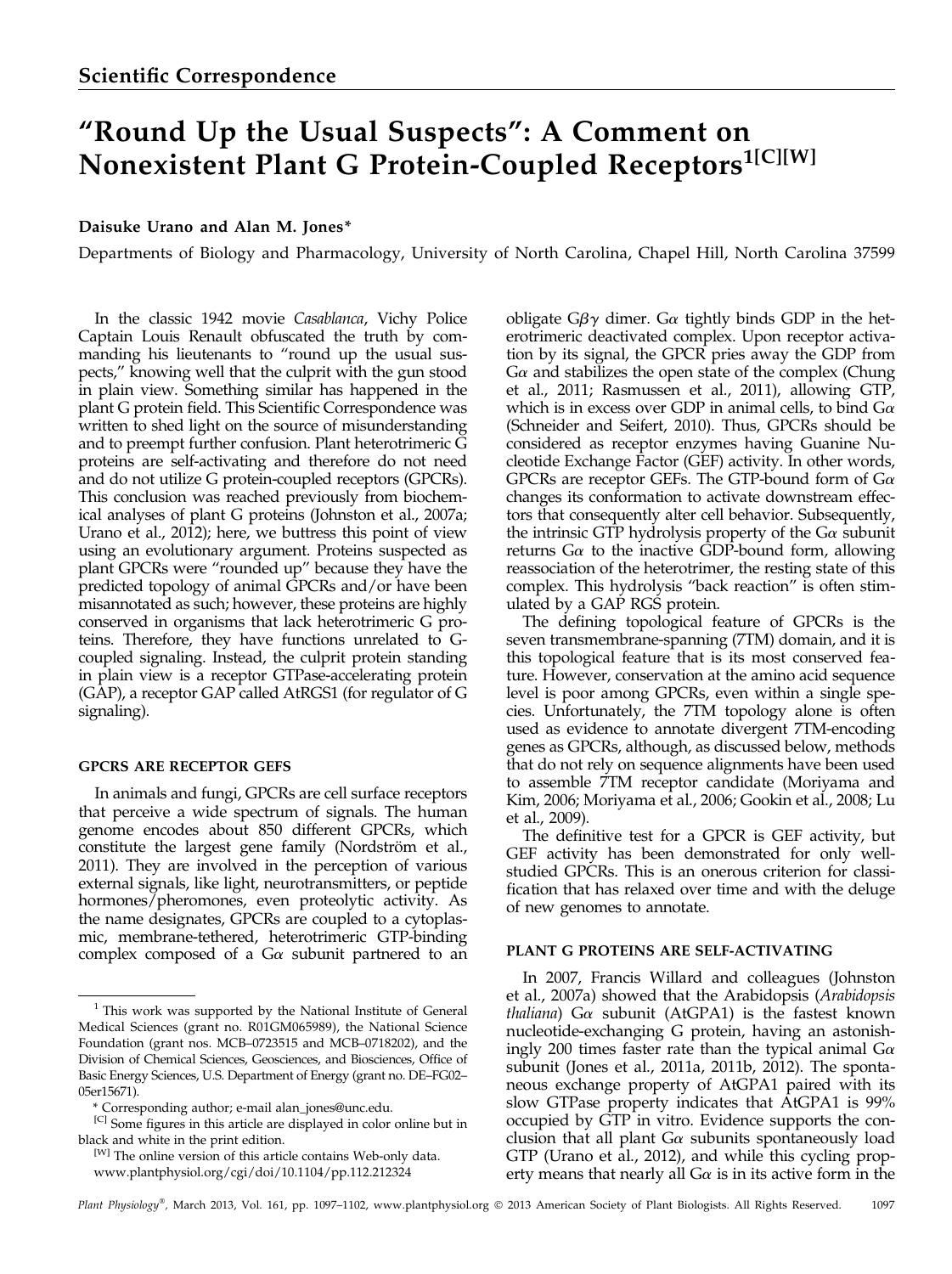test tube, that is not the case in planta. Increasing the amount of GTP-bound AtGPA1 in plant cells confers "active" phenotypes in vivo (Ullah et al., 2001; Chen et al., 2003). This means that the GTP-bound form is the active  $G\alpha$  form in plant cells, just as it is in animal cells, and that an unknown element in plant cells must be controlling this active state. That element is not a GPCR.

## NOT ALL 7TM PROTEINS ARE GPCRS

Possession of a 7TM domain does not justify a GPCR moniker. The insect odorant receptors, originally discussed as GPCRs, are ligand-gated cation channels with the N terminus inside the cell (Sato et al., 2008; Wicher et al., 2008). Further examples are the green algae light sensor, which is homologous to bacteriorhodopsin and functions as a light-activated channel (Nagel et al., 2002), the microbial type I rhodopsin that functions as an ion pump (Oesterhelt and Stoeckenius, 1971), the human and fungal adiponectin receptors, which have ceramidase activity (Kupchak et al., 2009; Villa et al., 2009), and the bacterial homolog hemolysin III, which has hemolysis activity (Baida and Kuzmin, 1996). In addition, some human genes annotated as orphan receptors are likely not GPCRs. Notably, the human GPR89 (NP\_001091081), GPR107 (NP\_001130029), GPR108 (NP\_001073921), adiponectin receptors (NP\_057083 and NP\_078827), and GPR175 (NP\_001129525) have no sequence similarity to any characterized GPCRs (Tang et al., 2005; Nordström et al., 2011), and there is no evidence that they function as GPCRs. As will be discussed later, plant proteins with homologies to these faux GPCRs discussed above and those with predicted 7TMs are still annotated as candidate GPCRs in the databases. Misannotation is one source of the plant GPCR problem.

## PLANTS LACK GPCRS WITH ANIMAL AND FUNGAL HOMOLOGY

Mining genomes for divergent GPCRs is a daunting, if not impossible, task because GPCRs evolved at a rapid pace (Fredriksson and Schiöth, 2005). Therefore, in 2006, as a fresh approach to solve this problem, Etsuko Moriyama and colleagues avoided comparing sequences by using nonconventional algorithms (Hill et al., 2002) to assemble a set of 54 candidate Arabidopsis 7TM receptors (Moriyama et al., 2006). Two years later, this work was extended to rice (Oryza sativa) proteins (Gookin et al., 2008). Included in this set are G PROTEIN-COUPLED RECEPTOR1 (GCR1), 15 MILDEW-RESISTANCE LOCUS O (MLO) proteins, five HEPTAHELICAL PROTEIN (HHP) proteins, AtRGS1, TOBAMOVIRUS replication protein (TOM), and CANDIDATE GPCR (CAND) proteins. None of these are plant GPCRs for the reasons described below.

## GCR1

Except for GCR1, no plant protein carries any vestige of GPCR homology. GCR1 homology to Dictyostelium discoideum cAMP Receptor1 (cAR1) lies in the third and fourth transmembrane spans and is weak at best. Even if GCR1 is homologous to cAR1, it is still not clear whether cAR1, or at least the ancestor of cAR1, was a GPCR. Furthermore, there is no biochemical proof that D. discoideum cAR1 has GEF activity, although there is indirect evidence showing that cAMP-induced FRET changes between G $\alpha$  and G $\beta$  subunits (Janetopoulos et al., 2001). In lieu of direct biochemical proof that cAR1 is a receptor GEF, we turn to evolution to assess its function. D. discoideum cAR1 may be the closest extant protein to the ancestor of animal GPCRs, but this ancestor was probably not a GPCR (Krishnan et al., 2012). cAR1 is extant broadly in eukaryotes, notably found in alveolata, red algae, and green algae, but each of these groups lacks a G protein signaling system; therefore, the cAR1 homologs are not likely to activate G proteins (Fig. 1; [Supplemental Fig. S1](http://www.plantphysiol.org/cgi/content/full/pp.112.212324/DC1)). Based on our argument that the cAR1 ancestor from which GCR1 evolved was not a GPCR, we conclude that GCR1 does not activate G proteins. Other reasons that preclude GPCR functionality for

GCR1 have been discussed (Johnston et al., 2008). In addition, genetic epistasis shows that GCR1 and G proteins act independently in at least some signaling pathways. GCR1 was reported to interact physically with AtGPA1, but we have not been able to confirm that result (J. Huang and A.M. Jones, unpublished data), and deep screens for G protein and GCR1 partners have yet to suggest a GCR1-G $\alpha$  interaction.

# MLO

In 2002, Ralph Panstruga and colleagues showed, using loss-of-function mutations, that the fungal resistance role for MLO proteins is independent of G proteins (Kim et al., 2002). One might argue that this finding does not exclude coupling to G proteins, since the endogenous function of MLOs is unknown; however, the evidence to date does not suggest that MLO proteins regulate the activation state of G proteins. Epistasis analysis does not indicate that G proteins and MLOs share the same signaling pathway, which is consistent with the conclusion that MLOs are not coupled to G proteins. It should be noted that among the entire set of candidate plant GPCRs, only barley (Hordeum vulgare) MLO1 was confirmed biochemically to have a 7TM domain (Devoto et al., 1999); as such, we emphasize that we are only refuting the existence of plant GPCRs (receptor GEFs), not plant 7TM proteins.

## HHP1 to HHP5

HHPs were proposed as GPCR candidates based on their similarity to human progestin and adipoQ receptors (PAQRs; Tang et al., 2005; Gookin et al., 2008). However, human PAQRs have no homology to GPCRs (Tang et al., 2005); rather, they have significant similarity to hemolysin III (Pfam:PF03006; Baida and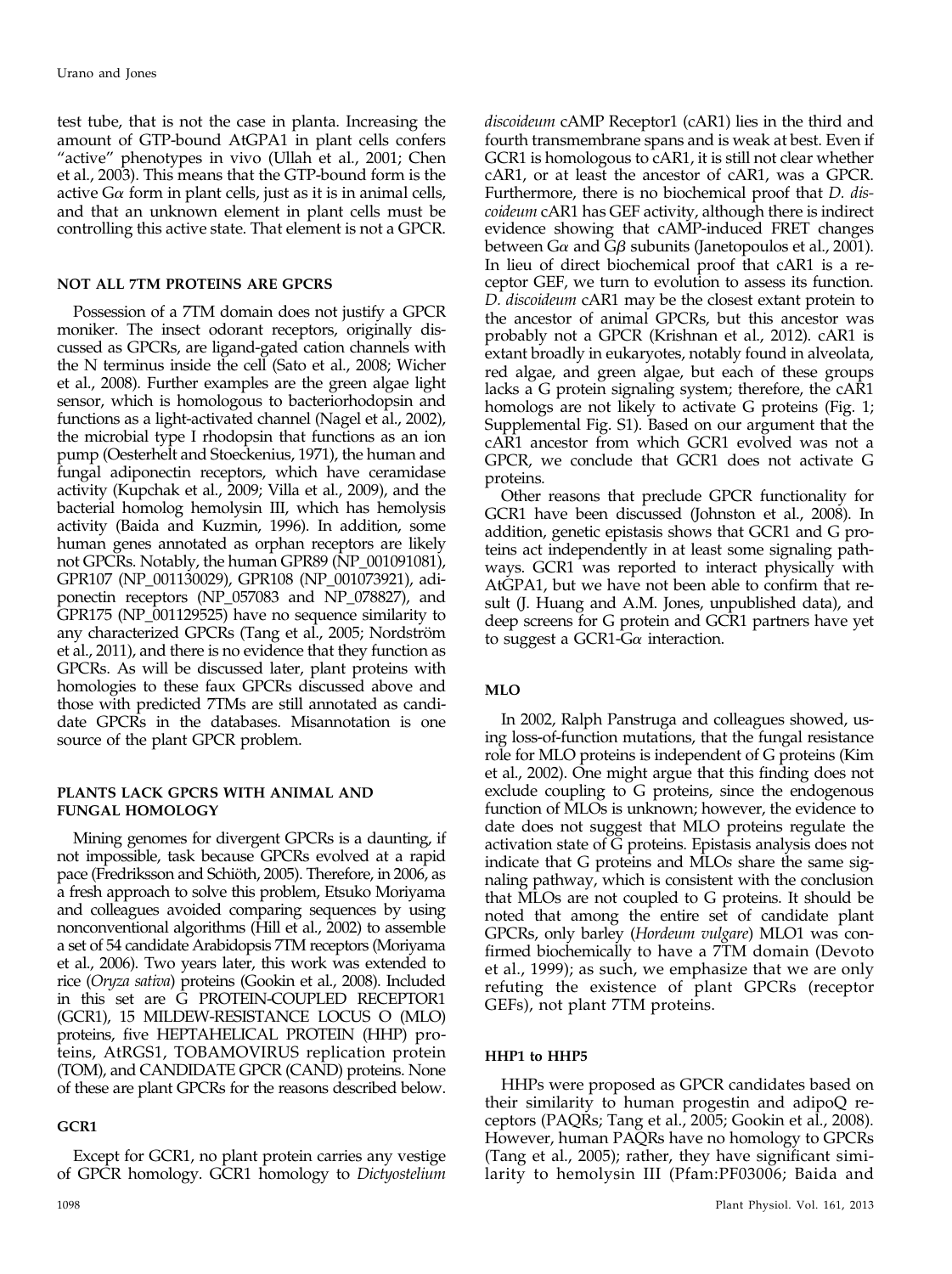Kuzmin, 1996), with a topology unlike GPCRs (Yamauchi et al., 2003). While PAQRs stimulate inhibitory G protein pathways (Thomas et al., 2006, 2007; Thomas, 2008), they do so by acting as ceramidases (Kupchak et al., 2009; Villa et al., 2009), which produce sphingolipids (Moussatche and Lyons, 2012). Sphingolipids are well-known ligands for GPCRs (Spiegel and Milstien, 2003) and, hence, the root of this HHP confusion.

#### GCR2 and GPCR-TYPE G Proteins

Finally, although neither GCR2 nor GPCR-TYPE G (GTG) protein were retrieved by 7TMR search engines, these proteins were originally misannotated as Arabidopsis GPCRs in GenBank and accepted into the plant biology community without a healthy dose of skepticism. GCR2 shares sequence similarity with a cytoplasmic protein homologous to the prokaryotic enzyme lanthionine synthase (Bauer et al., 2000; Mayer et al., 2001). Despite that, Liu et al. (2007) proclaimed GCR2 to be a GPCR, and subsequently, the data from the original publication were quickly refuted (Gao et al., 2003, 2008; Johnston et al., 2007b; Illingworth et al., 2008). Careful examination of topological predictions for GTG1 and GTG2 indicate that these proteins have eight or nine transmembrane domains; eight would be consistent with the authors' own splitubiquitin yeast (Saccharomyces cerevisiae) complementation data (Pandey et al., 2009). GTGs are most likely Golgi ion transporters, based on their homologous animal counterparts (Maeda et al., 2008), consistent with GTG localization to the Golgi apparatus (Jaffé et al., 2012).

### CAND and TOM1

Gookin et al. (2008) used whole-proteome analysis and reported several other Arabidopsis GPCR candidates, including CAND proteins ([Supplemental Figs.](http://www.plantphysiol.org/cgi/content/full/pp.112.212324/DC1) [S4](http://www.plantphysiol.org/cgi/content/full/pp.112.212324/DC1)–S6), unfortunately not to be confused with other Arabidopsis proteins of the prototype abbreviation but a different name, CULLIN-ASSOCIATED AND NEDDYLATION-DISSOCIATED (Zhang et al., 2008). The authors reported interaction of several CAND proteins with AtGPA1, using a yeast complementation assay (Gookin et al., 2008). CAND6 and CAND7 are homologous to human GPR107 and GPR108, and CAND2 and CAND8 are similar to human GPR175/ TPRA40 (Vassilatis et al., 2003; Aki et al., 2008; Nordström et al., 2011). Notably, these human proteins possess no sequence similarity to GPCRs and are now



Figure 1. Gene conservation of G protein components and plant GPCR candidates. Genes homologous to G $\alpha$ , G $\beta$ , G $\gamma$ , and plant GPCR candidates were identified as mentioned in [Supplemental Materials and Methods S1.](http://www.plantphysiol.org/cgi/content/full/pp.112.212324/DC1) The Pfam domain was determined using Arabidopsis genes shown on the left of the table. Color dots indicate gene conservation. Phylogenetic trees for GPCR candidates are available in [Supplemental Materials and Methods S1.](http://www.plantphysiol.org/cgi/content/full/pp.112.212324/DC1) \*WD40 (PF00400) contains  $G\beta$  and other proteins possessing WD40 repeats. \*\*Picea sitchensis XLG is currently not registered in the National Center for Biotechnology Information database but found in EST data for Picea glauca. [See online article for color version of this figure.]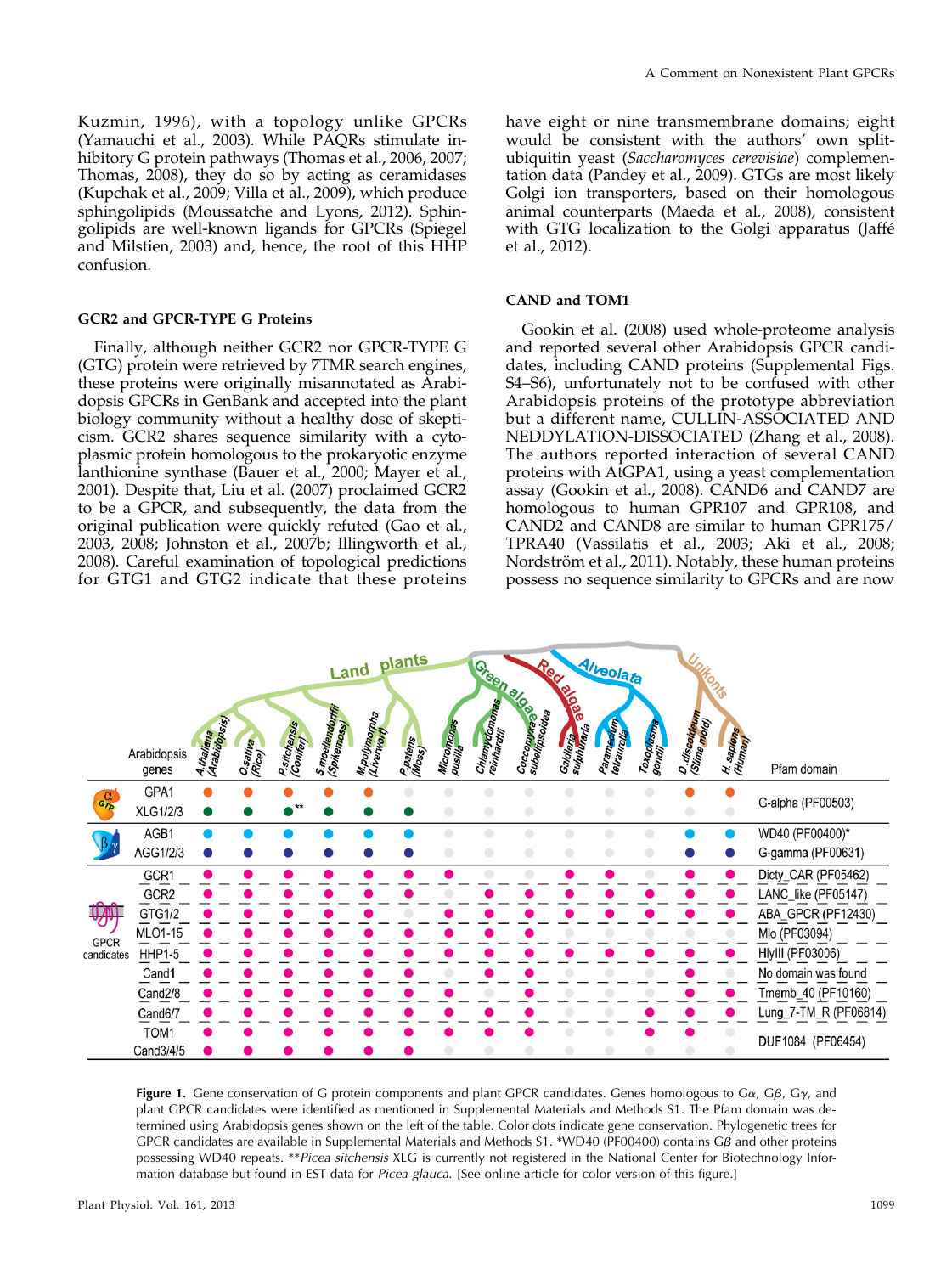classified into non-GPCR domain families (Fig. 1). These authors also proposed that TOM1 and the distant homologs (CAND3/CAND4/CAND5) were candidate plant GPCRs [\(Supplemental Fig. S4](http://www.plantphysiol.org/cgi/content/full/pp.112.212324/DC1)), although there is no homology between these proteins and GPCRs. TOM proteins have a domain of unknown function (DUF1084) not found in animal genomes.

## THE FUNCTIONS OF CANDIDATE PLANT GPCRS PREDATE THE ORIGIN OF G PROTEINS

Figure 1 shows the distribution of genes encoding G protein subunits ( $Ga$ ,  $G\beta$ , and  $G\gamma$ ) and GPCR candidates. G $\alpha$ , G $\beta$ , and G $\gamma$  genes are lacking within certain evolutionary clades, such as red and green algae and alveolata (Anantharaman et al., 2011). The GPCR candidates described above are present in the clades lacking  $G\alpha$ ,  $G\beta$ , and  $G\gamma$  genes (Fig. 1; [Supplemental Figs. S1](http://www.plantphysiol.org/cgi/content/full/pp.112.212324/DC1)– [S7](http://www.plantphysiol.org/cgi/content/full/pp.112.212324/DC1)). Under the neutral theory of molecular evolution (Kimura, 1968), DNA sequences are mutated randomly and gradually lose their original signature because there is no evolutionary pressure for synonymous mutations to be restored to the original value (Nei, 2005). This is not the case for nonsynonymous mutations. For these, evolutionary constraint is not only applied by the intrinsic molecular function (e.g. catalytic core residues of enzymes) but also by other molecules (i.e. binding surfaces with ligands, proteins, or DNA; Temple et al., 2010). For example, where we see that  $G_{\alpha}$ ,  $G_{\beta}$ , and  $G_{\gamma}$ subunits are independently deleted within certain evolutionary clades (Anantharaman et al., 2011), the loss of the collective group is correlated (Anantharaman et al., 2011). In other words, once a genome loses one of the three subunits, there is little genetic constraint to keep the other two genes. On the other hand, when proteins do not evolve rapidly after the loss of a hypothesized protein partner, there is some other constraint. For example, proteins like the candidate plant GPCRs discussed above did not evolve much in the absence of G proteins (in certain organisms), indicating that these proteins have evolutionary constraints that are unrelated to G signaling.

#### PLANT G PROTEIN CYCLING

The evidence indicates that the regulation of plant G protein cycling is at the hydrolysis step, not the GPCRrequiring nucleotide-exchange step. That means that either a GAP (i.e. an RGS protein) or a GDP-dissociation protein (GDI) is regulating the active state of plant G proteins. A GDI serving this job makes more sense. Assuming that GTP levels in plant cells are in excess of GDP, uncontrolled consumption of GTP promoted by an RGS protein just to keep G protein cycling in the inactive state is energy expensive. Logic dictates that there must be a GDI, rather than a GAP, because GDIs simply "hold" the G protein in its GDP-bound active state and do not promote nucleotide consumption, as do the GAPs. Another reason a GDI makes sense is that not

all plants have RGS proteins; cereals and some lower plants have self-activating G proteins but lack a canonical RGS protein (Urano et al., 2012). For these species, we speculate that a switchable (e.g. ligand-regulated) GDI serves the purpose of regulating the plant G protein activation state.

#### "LOUIS, I THINK THIS IS THE BEGINNING OF A BEAUTIFUL FRIENDSHIP"

The (mis)annotation of a plant protein as a GPCR in a database prompts an irresistible urge to order the mutants from the stock center, phenotype them, and submit the data set for a quick publication, all while riding on the coattails of Nobel laureates who discovered the original and bona fide GPCRs in animal cells. Similarly, obtaining a topological prediction of a 7TM domain in a plant protein should not make us want to "play it again, Sam." We simply point out that plants do not need, and therefore do not use, animal-like GPCRs to control the active state of heterotrimeric G proteins. Instead of embracing the animal GPCR paradigm, our collective research effort would be more productive if we focused on the mechanism of G cycle regulation in plants in the absence of GPCRs.

#### Supplemental Data

The following materials are available in the online version of this article.

- [Supplemental Figure S1](http://www.plantphysiol.org/cgi/content/full/pp.112.212324/DC1). Phylogenies of AtGCR1, AtGCR2 or AtGTG homologous proteins.
- [Supplemental Figure S2](http://www.plantphysiol.org/cgi/content/full/pp.112.212324/DC1). Phylogeny of HHP family proteins.
- [Supplemental Figure S3](http://www.plantphysiol.org/cgi/content/full/pp.112.212324/DC1). Phylogeny of MLO family proteins.
- [Supplemental Figure S4](http://www.plantphysiol.org/cgi/content/full/pp.112.212324/DC1). Phylogeny of TOM and Cand3 (At3G599090.1) family proteins.
- [Supplemental Figure S5](http://www.plantphysiol.org/cgi/content/full/pp.112.212324/DC1). Phylogeny of lung 7TM receptor (AtCand6/7) family proteins.
- [Supplemental Figure S6](http://www.plantphysiol.org/cgi/content/full/pp.112.212324/DC1). Phylogenies of AtCand1 (At1G57680) or AtCand2 (At3G05010) homologous proteins.
- [Supplemental Figure S7](http://www.plantphysiol.org/cgi/content/full/pp.112.212324/DC1). Phylogeny and multiple sequence alignment of canonical and extra-large  $G\alpha$  proteins.
- [Supplemental Materials and Methods S1](http://www.plantphysiol.org/cgi/content/full/pp.112.212324/DC1). Data collection and phylogeny construction.

Received December 5, 2012; accepted January 6, 2013; published January 8, 2013.

#### LITERATURE CITED

- Aki T, Funakoshi T, Nishida-Kitayama J, Mizukami Y (2008) TPRA40/ GPR175 regulates early mouse embryogenesis through functional membrane transport by Sjögren's syndrome-associated protein NA14. J Cell Physiol 217: 194–206
- Anantharaman V, Abhiman S, de Souza RF, Aravind L (2011) Comparative genomics uncovers novel structural and functional features of the heterotrimeric GTPase signaling system. Gene 475: 63–78
- Baida GE, Kuzmin NP (1996) Mechanism of action of hemolysin III from Bacillus cereus. Biochim Biophys Acta 1284: 122–124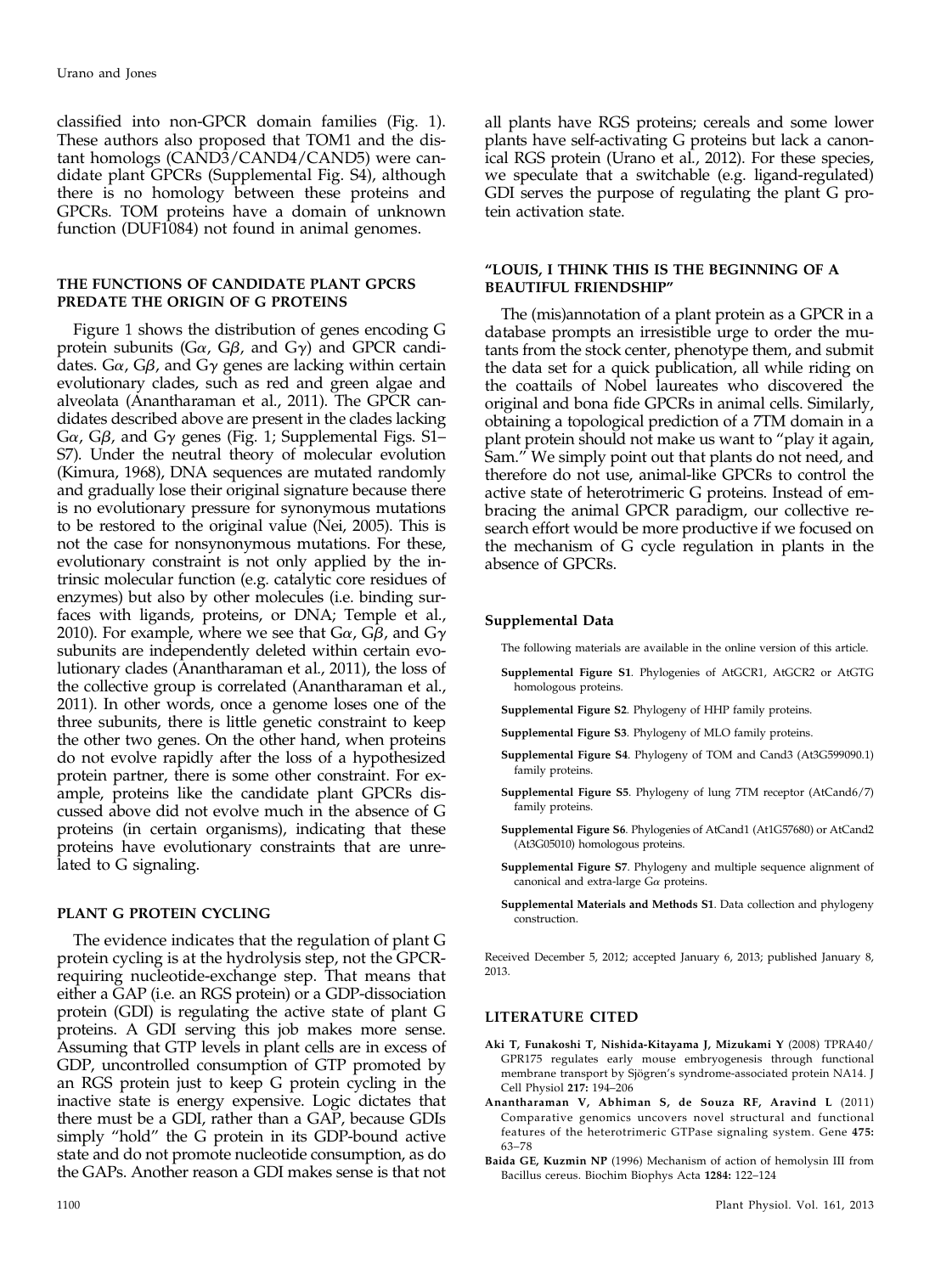- Bauer H, Mayer H, Marchler-Bauer A, Salzer U, Prohaska R (2000) Characterization of p40/GPR69A as a peripheral membrane protein related to the lantibiotic synthetase component C. Biochem Biophys Res Commun 275: 69–74
- Chen J-G, Willard FS, Huang J, Liang J, Chasse SA, Jones AM, Siderovski DP (2003) A seven-transmembrane RGS protein that modulates plant cell proliferation. Science 301: 1728–1731
- Chung KY, Rasmussen SGF, Liu T, Li S, DeVree BT, Chae PS, Calinski D, Kobilka BK, Woods VL Jr, Sunahara RK (2011) Conformational changes in the G protein Gs induced by the  $\beta$ 2 adrenergic receptor. Nature 477: 611–615
- Devoto A, Piffanelli P, Nilsson I, Wallin E, Panstruga R, von Heijne G, Schulze-Lefert P (1999) Topology, subcellular localization, and sequence diversity of the Mlo family in plants. J Biol Chem 274: 34993– 35004
- Fredriksson R, Schiöth HB (2005) The repertoire of G-protein-coupled receptors in fully sequenced genomes. Mol Pharmacol 67: 1414–1425
- Gao H, Kadirjan-Kalbach D, Froehlich JE, Osteryoung KW (2003) ARC5, a cytosolic dynamin-like protein from plants, is part of the chloroplast division machinery. Proc Natl Acad Sci USA 100: 4328–4333
- Gao Y, Wang S, Asami T, Chen J-G (2008) Loss-of-function mutations in the Arabidopsis heterotrimeric G-protein alpha subunit enhance the developmental defects of brassinosteroid signaling and biosynthesis mutants. Plant Cell Physiol 49: 1013–1024
- Gookin TE, Kim J, Assmann SM (2008) Whole proteome identification of plant candidate G-protein coupled receptors in Arabidopsis, rice, and poplar: computational prediction and in-vivo protein coupling. Genome Biol 9: R120
- Hill CA, Fox AN, Pitts RJ, Kent LB, Tan PL, Chrystal MA, Cravchik A, Collins FH, Robertson HM, Zwiebel LJ (2002) G protein-coupled receptors in Anopheles gambiae. Science 298: 176–178
- Illingworth CJ, Parkes KE, Snell CR, Mullineaux PM, Reynolds CA (2008) Criteria for confirming sequence periodicity identified by Fourier transform analysis: application to GCR2, a candidate plant GPCR? Biophys Chem 133: 28–35
- Jaffé FW, Freschet G-EC, Valdes BM, Runions J, Terry MJ, Williams LE (2012) G protein-coupled receptor-type G proteins are required for lightdependent seedling growth and fertility in Arabidopsis. Plant Cell 24: 3649–3668
- Janetopoulos C, Jin T, Devreotes P (2001) Receptor-mediated activation of heterotrimeric G-proteins in living cells. Science 291: 2408–2411
- Johnston CA, Taylor JP, Gao Y, Kimple AJ, Grigston JC, Chen J-G, Siderovski DP, Jones AM, Willard FS (2007a) GTPase acceleration as the rate-limiting step in Arabidopsis G protein-coupled sugar signaling. Proc Natl Acad Sci USA 104: 17317–17322
- Johnston CA, Temple BR, Chen J-G, Gao Y, Moriyama EN, Jones AM, Siderovski DP, Willard FS (2007b) Comment on "A G protein coupled receptor is a plasma membrane receptor for the plant hormone abscisic acid." Science 318: 914, author reply 914
- Johnston CA, Willard MD, Kimple AJ, Siderovski DP, Willard FS (2008) A sweet cycle for Arabidopsis G-proteins: recent discoveries and controversies in plant G-protein signal transduction. Plant Signal Behav 3: 1067–1076
- Jones JC, Duffy JW, Machius M, Temple BRS, Dohlman HG, Jones AM (2011a) The crystal structure of a self-activating G protein  $\alpha$  subunit reveals its distinct mechanism of signal initiation. Sci Signal 4: ra8
- Jones JC, Jones AM, Temple BRS, Dohlman HG (2012) Differences in intradomain and interdomain motion confer distinct activation properties to structurally similar  $Ga$  proteins. Proc Natl Acad Sci USA 109: 7275–7279
- Jones JC, Temple BRS, Jones AM, Dohlman HG (2011b) Functional reconstitution of an atypical G protein heterotrimer and regulator of G protein signaling protein (RGS1) from Arabidopsis thaliana. J Biol Chem 286: 13143–13150
- Kim MC, Panstruga R, Elliott C, Müller J, Devoto A, Yoon HW, Park HC, Cho MJ, Schulze-Lefert P (2002) Calmodulin interacts with MLO protein to regulate defence against mildew in barley. Nature 416: 447–451
- Kimura M (1968) Evolutionary rate at the molecular level. Nature 217: 624–626
- Krishnan A, Almén MS, Fredriksson R, Schiöth HB (2012) The origin of GPCRs: identification of mammalian like Rhodopsin, Adhesion, Glutamate and Frizzled GPCRs in fungi. PLoS ONE 7: e29817
- Kupchak BR, Garitaonandia I, Villa NY, Smith JL, Lyons TJ (2009) Antagonism of human adiponectin receptors and their membrane progesterone receptor paralogs by TNFalpha and a ceramidase inhibitor. Biochemistry 48: 5504–5506
- Liu X, Yue Y, Li B, Nie Y, Li W, Wu WH, Ma L (2007) A G protein-coupled receptor is a plasma membrane receptor for the plant hormone abscisic acid. Science 315: 1712–1716
- Lu G, Wang Z, Jones AM, Moriyama EN (2009) 7TMRmine: a Web server for hierarchical mining of 7TMR proteins. BMC Genomics 10: 275
- Maeda Y, Ide T, Koike M, Uchiyama Y, Kinoshita T (2008) GPHR is a novel anion channel critical for acidification and functions of the Golgi apparatus. Nat Cell Biol 10: 1135–1145
- Mayer H, Bauer H, Breuss J, Ziegler S, Prohaska R (2001) Characterization of rat LANCL1, a novel member of the lanthionine synthetase C-like protein family, highly expressed in testis and brain. Gene 269: 73–80
- Moriyama EN, Kim J (2005) Protein family classification with discriminant function analysis. In JP Gustafson, ed, Data Mining the Genomes: 23rd Stadler Genetics Symposium. Kluwer Academic/Plenum Press, New York, pp 121–132
- Moriyama EN, Strope PK, Opiyo SO, Chen Z, Jones AM (2006) Mining the Arabidopsis thaliana genome for highly-divergent seven transmembrane receptors. Genome Biol 7: R96
- Moussatche P, Lyons TJ (2012) Non-genomic progesterone signalling and its non-canonical receptor. Biochem Soc Trans 40: 200–204
- Nagel G, Ollig D, Fuhrmann M, Kateriya S, Musti AM, Bamberg E, Hegemann P (2002) Channelrhodopsin-1: a light-gated proton channel in green algae. Science 296: 2395–2398
- Nei M (2005) Selectionism and neutralism in molecular evolution. Mol Biol Evol 22: 2318–2342
- Nordström KJV, Sällman Almén M, Edstam MM, Fredriksson R, Schiöth HB (2011) Independent HHsearch, Needleman-Wunsch-based, and motif analyses reveal the overall hierarchy for most of the G proteincoupled receptor families. Mol Biol Evol 28: 2471–2480
- Oesterhelt D, Stoeckenius W (1971) Rhodopsin-like protein from the purple membrane of Halobacterium halobium. Nat New Biol 233: 149–152
- Pandey S, Nelson DC, Assmann SM (2009) Two novel GPCR-type G proteins are abscisic acid receptors in Arabidopsis. Cell 136: 136–148
- Rasmussen SGF, DeVree BT, Zou Y, Kruse AC, Chung KY, Kobilka TS, Thian FS, Chae PS, Pardon E, Calinski D, et al (2011) Crystal structure of the  $\beta$ 2 adrenergic receptor-Gs protein complex. Nature 477: 549-555
- Sato K, Pellegrino M, Nakagawa T, Nakagawa T, Vosshall LB, Touhara K (2008) Insect olfactory receptors are heteromeric ligand-gated ion channels. Nature 452: 1002–1006
- Schneider EH, Seifert R (2010) Sf9 cells: a versatile model system to investigate the pharmacological properties of G protein-coupled receptors. Pharmacol Ther 128: 387–418
- Spiegel S, Milstien S (2003) Sphingosine-1-phosphate: an enigmatic signalling lipid. Nat Rev Mol Cell Biol 4: 397–407
- Tang YT, Hu T, Arterburn M, Boyle B, Bright JM, Emtage PC, Funk WD (2005) PAQR proteins: a novel membrane receptor family defined by an ancient 7-transmembrane pass motif. J Mol Evol 61: 372–380
- Temple B, Jones C, Jones A (2010) Evolution of a signaling nexus constrained by protein interfaces and conformational states. PLoS Comp Biol 6: e1000962
- Thomas P (2008) Characteristics of membrane progestin receptor  $\alpha$ (mPRalpha) and progesterone membrane receptor component 1 (PGMRC1) and their roles in mediating rapid progestin actions. Front Neuroendocrinol 29: 292–312
- Thomas P, Dressing G, Pang Y, Berg H, Tubbs C, Benninghoff A, Doughty K (2006) Progestin, estrogen and androgen G-protein coupled receptors in fish gonads. Steroids 71: 310–316
- Thomas P, Pang Y, Dong J, Groenen P, Kelder J, de Vlieg J, Zhu Y, Tubbs C (2007) Steroid and G protein binding characteristics of the seatrout and human progestin membrane receptor  $\alpha$  subtypes and their evolutionary origins. Endocrinology 148: 705–718
- Ullah H, Chen J-G, Young JC, Im K-H, Sussman MR, Jones AM (2001) Modulation of cell proliferation by heterotrimeric G protein in Arabidopsis. Science 292: 2066–2069
- Urano D, Jones JC, Wang H, Matthews M, Bradford W, Bennetzen JL, Jones AM (2012) G protein activation without a GEF in the plant kingdom. PLoS Genet 8: e1002756
- Vassilatis DK, Hohmann JG, Zeng H, Li F, Ranchalis JE, Mortrud MT, Brown A, Rodriguez SS, Weller JR, Wright AC, et al (2003) The G